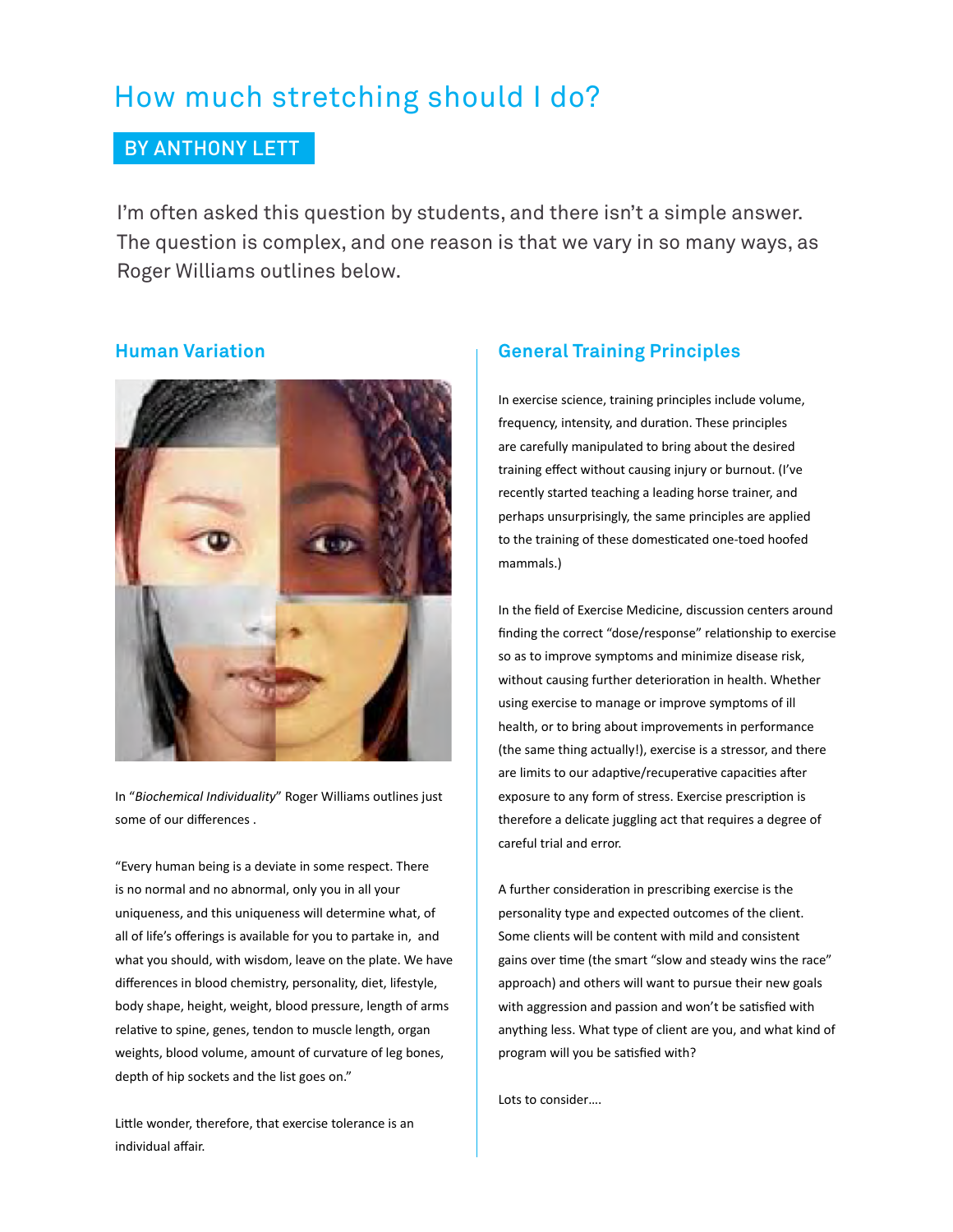#### **The exercise/stress cycle**

Below is a simple example to give you insight into what's involved in exercise and adaptation. First, a stressor (the exercise) is applied and then there's a rest period during which time adaptation occurs. (Of course, adaptation is also determined by simultaneous exposure to other stressors, be they psychological, environmental, and nutritional for example.)

The cycle is then repeated, and gradually, greater stressors are applied (called "progressive overload"). New stressors are also introduced, because our bodies are smart and if the same stress is constantly applied, the body, which has already adapted, will not be called upon or stimulated to adapt any further. At this point, little adaption occurs, and a review of training loads and some manipulation of training principles described above (volume, frequency, intensity, and duration) is indicated.

#### **Sandpaper as a stressor**

In the example below, sandpaper is applied as an exercise stressor. The need for the careful application of training principles becomes obvious.



If you rub sandpaper on the palm of your hands each day, you will end up with no skin, and very sore and bloodied hands. Clearly, this indicates the need to modify frequency, intensity, and duration.

If you rub sandpaper on the palm of your hands every three or four days, you will end up with thickened skin which is stronger and more resistant to the stress of the sandpaper. (A much smarter manipulation of training principles.)

Why so? Because, in the days between the rubbing of the sandpaper, your body has time for rest, recovery and adaptation. This includes the growth of new, specialized cells.

All physical stress drives adaptation if there is adequate time for rest before the next stress is applied. If this is combined with a safe and effective dose, you will get a positive adaptation.

#### **Adaptations to stretching**



Because it is easy to see, we all know that the response of the body to the stress of lifting weights is muscle growth. Muscle and other soft tissues become larger, called hypertrophy. The stress response to sandpaper rubbing is thickened skin. The response to stretching, although not as visible, is muscle elongation.

With repeated stretching cells actually grow minutely longer. (1) This response is an expression of Davis Law, discovered back in the 19th century. (2) The response is predictable too, just like eating. If you do enough of it, your dimensions will change!

A second adaptation also occurs, a "neural" adaptationthe reprogramming of the centers in the brain that record what your body considers the normal length of muscle, and normal ranges of movement. The "normal" length is recalibrated. A related adaptation includes a general reduction in pain during stretching, and a modification in the response to the sensation of pain during a stretch. With perseverance stretching becomes less painful and our response to any pain is less reactive. This is known as "Stretch Tolerance."